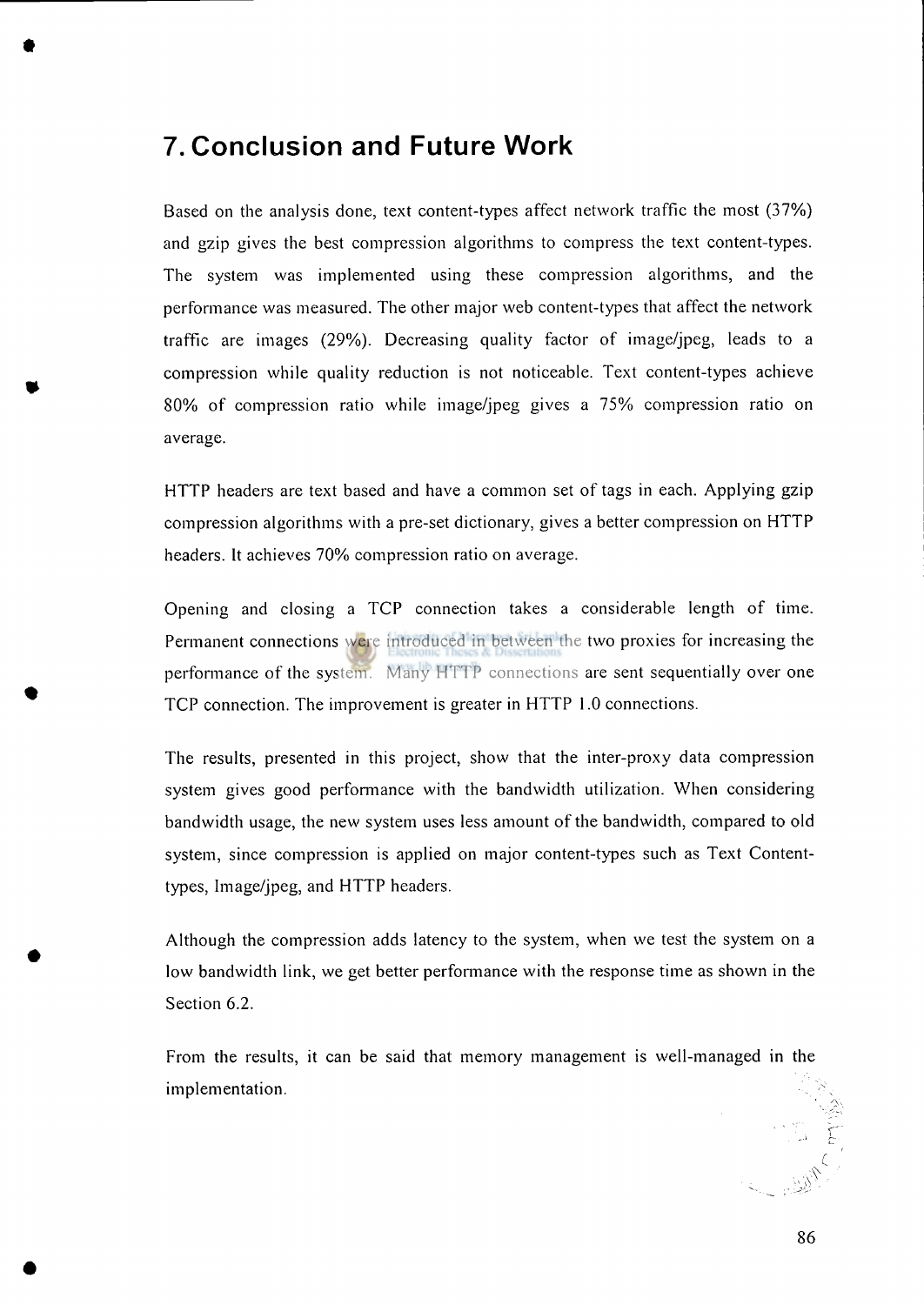## *7.1. Merits of the system*

The System is independent of both client applications and web servers as proxies are located in between client applications and web servers. Client applications will only notice data coming faster than they had done earlier.

The HTTP compression is the most popular compression system for carrying web data over the network. HTTP compression system compresses data only in the HTTP Body but not in the HTTP Header. Compared to that system, our system gives HTTP header compression additionally. Also, it does not gain from image compression while we achieve lossy compression which leads to high compression ratios for images.

Hardware level compression is used mostly on network equipment today. But, this mechanism compresses data blindly as it uses the same technique (pattern replacement) for all data on the network. It does not consider the difference of nature of each content-type. A selective compression is done on the web data applying best possible algorithm for content-types in our system.

> University of Moratuwa, Sri Lanka. Electronic Theses & Dissertations

In addition to that, image-jpeg compression is provided by our system using quality reduction, which other existing systems have not provided.

TCP connections have to be made over limited bandwidth links through any of the existing systems, and data has to be sent over them. However, creating TCP connections is avoided by our system every moment and instead, it re-uses existing TCP connections.

## *7.2. Future Enhancements*

As an optimization, a compressed file ( $\{pp\}$ ) may be uncompressed to obtain the Discrete Cosine Transform (DCT) coefficients and re-quantize them at a low quality factor. This improves performance as it eliminates the Inverse Discrete Cosine Transform (IDCT) and DCT operations in the previous method as well as the roundoff errors associated with these operations  $[22]$ ,  $[23]$ .

An extension of the system has been planned to handle GIF and PNG images, principally by reducing colour depth. Algorithms may also be found for other less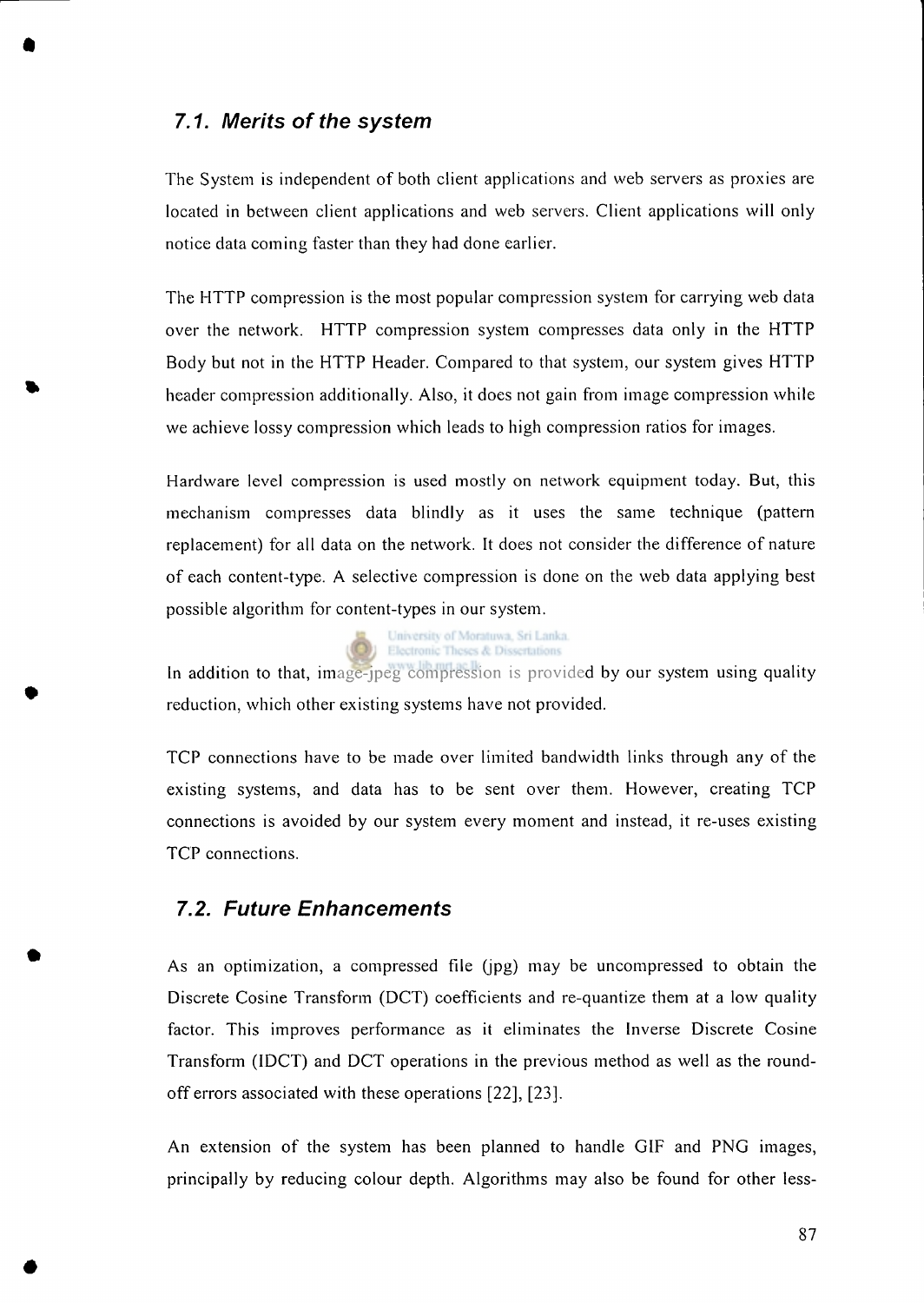common content-types such as Flash. Our implementation is easily expandable to handle these.

Some users may require the original image even if the quality reduction due to our lossy image compression is small. In that case, the system should have an option to bypass the compression modules and produce the original image. Provision of this option is planned in a future version.

Currently, the system is working on a single processor system. In order to distribute compression among several processors, a multi processor system can be introduced so that compression can be done in parallel, to get faster compression.

Today people mostly use HTTP 1.1, the newest HTTP version. The system was implemented to support only for HTTP 1.0. Extension of the system to support HTTP 1.1 is required.



University of Moratuwa, Sri Lanka. Electronic Theses & Dissertations www.lib.mrt.ac.lk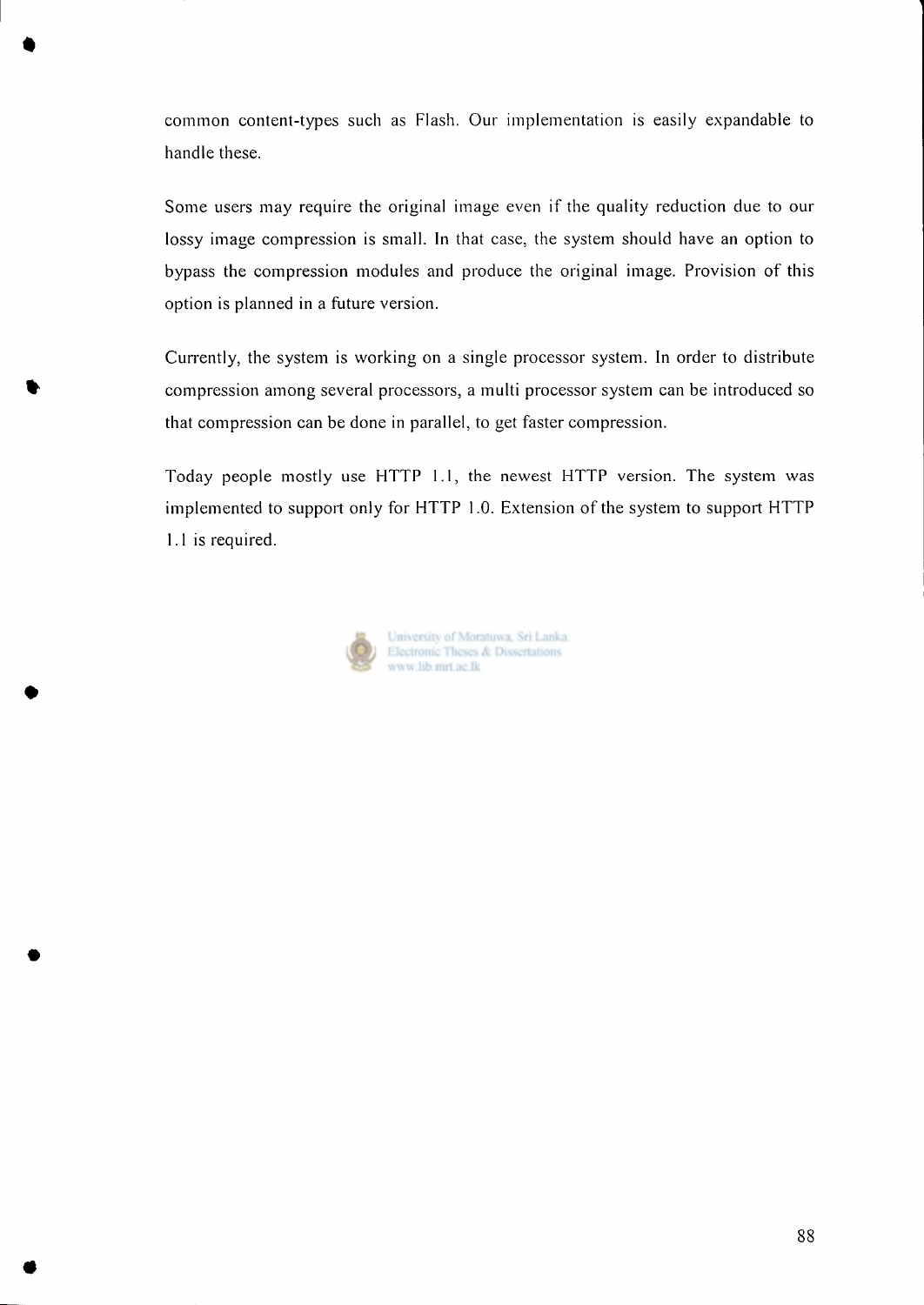## **Reference s**

- [1] Sumith Gamage, Gihan Dias, *Dynamic Bandwidth Negotiation among Web Proxies,* ERU (Engineering Research Unit) Symposium 2004, Sri Lanka.
- [2] Chamara Disanayake, Gihan Dias, C. R. de Silva, A Market-Based approach to *control Web bandwidth Usage, APAN, Cairns, Australia, July 2004.*
- [3] Vishaka Nanayakkara, Sven Tafvelin, Gihan Dias, *Empirical Comparison of the Characteristics of Academic Network Traffic*, Technical Report No. 02-24, Department of Computer Engineering, Chalmers University of Technology, Sweden, November 2002.
- [4] Douglas E. Comer, *Internetworking with TCP/IP*, *Volume I Principles*, *Protocols and Architecture* (Second Edition – ISBN-81-203-0926-X)
- [5] R. Fielding, J. Gettys, J.C. Mogul, H. Frystyk, L. Masinter, P. Leach, T. Berners-Lee, *Hypertext Transfer Protocol - HTTP/1.1*, RFC 2616, June 1999 www.lib.mrt.ac.lk
- [6] Zlib Manual and Documentations, January 2004, http://www.zlib.net/
- [7] Independent JPEG Group, Various Documentations and Manuals, November 2003, [http://www.ijg.org](http://www.ijg.org/)/
- [8] Mark Nelson, *The Data Compression Book*, M&T Books, NY, 1991. ISBN 1-55851-214-4
- [9] Huffman Algorithm, November 2003, <http://datacompression.info/Huffman.shtml>
- [10] *Compression of Individual Sequences via Variable-Rate Coding* in IEEE Transactions on Information Theory (September 1978).
- [11] Run Length Encoding, November 2003, http://datacompression.info/RLE.shtml
- [12] JPEG, November 2003, <http://datacompression.info/JPEG.shtml>